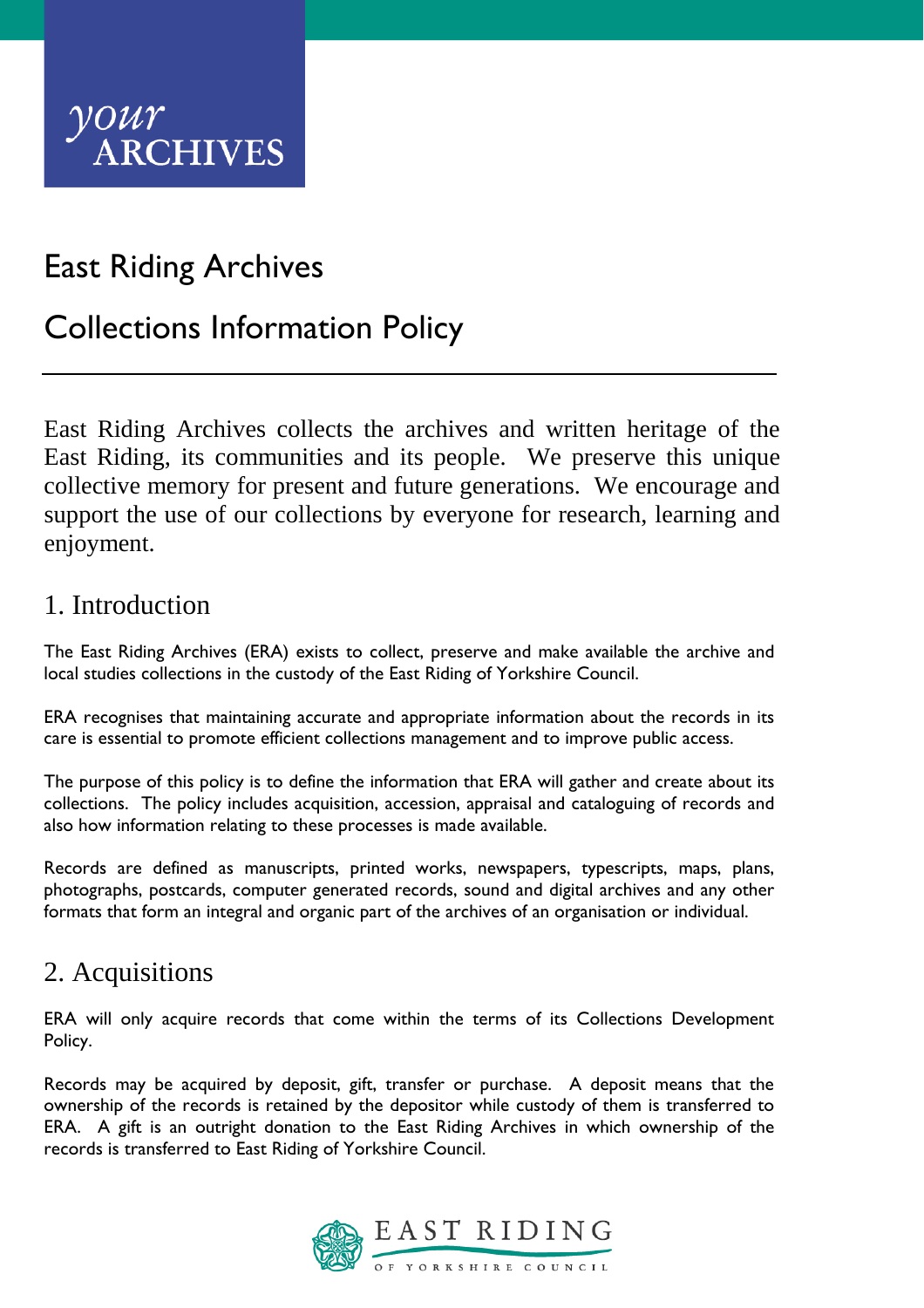

Copies of records may be acquired if the owner does not wish to deposit or donate the original items.

Each depositor and donor is provided with a receipt signed by staff giving summary information about their records and a formal agreement giving the terms of deposit or gift.

Maintaining contact with depositors and donors of early or small collections has been a difficult area for us in common with other similar archive services. Depositors and donors since 2004 have been asked to inform ERA about changes in contact details and records ownership as part of the terms of their agreements with us. We also contact them when cataloguing work is completed or requests are made to use images from their collections.

Records are accepted on the basis that they will be made available for public access (subject to being fit for production) as soon as possible or from a specified date, which may be at the end of a statutory closure period or one agreed with the Treasure House & Archives Manager.

Possible restrictions to public access are discussed with depositors and donors at the time of acquisition or when the records have been listed depending on the content and size of the collection. ERA will also provide access to information in records in its custody within the terms of the Freedom of Information Act 2000 and the Data Protection Act 2018.

Depositors and donors of digital records are asked to provide supporting technical information if possible and confirm that records can be copied and migrated for preservation purposes.

## 3. Accessioning

Recording accurate and appropriate information about the provenance of the records that we hold is important to maintain the integrity of the collections and answer enquiries about them.

Each collection is given a unique accession number at the time of receipt and this is used to manage the records until they are listed. This number is also included on the agreement and receipt relating to the records.

Information about each accession is recorded in our accession registers and CALM database. This includes the terms of deposit, covering dates for the collection, summary of its contents, extent in cubic metres, restrictions on access or copying and date the records were received.

Details about the source of the accession and contact information are also recorded in the database. This information is confidential and it is not therefore available to researchers.

ERA has recorded current accessions information on this database since 2001. Details about collections received before then have also been added from earlier accession registers and paper lists. The database includes therefore some information about collections from 1950 onwards although there is often less detail available for earlier accessions.

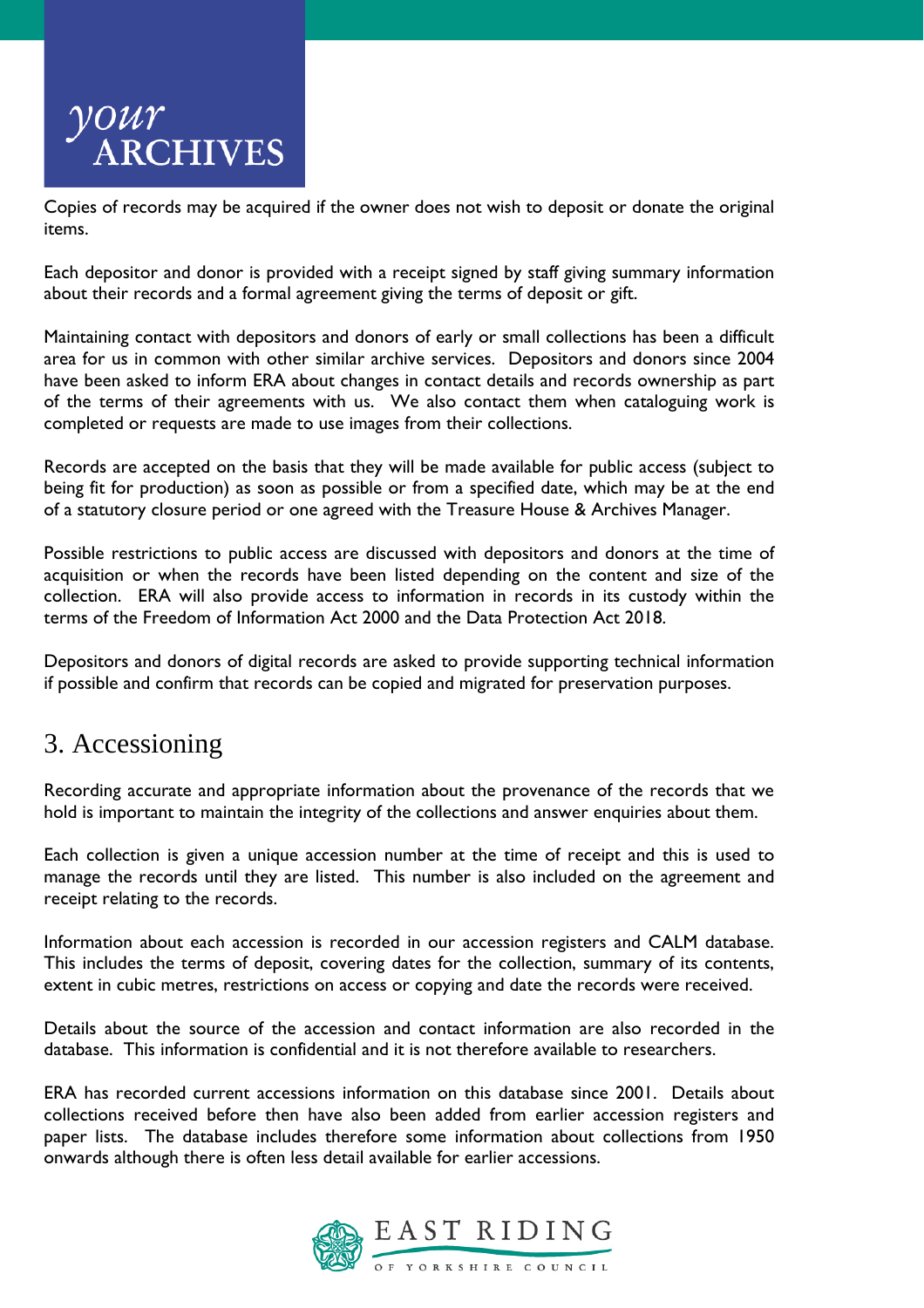

## 4. Appraisal

Appraisal of collections is important in our aim to hold records that reflect all aspects of life in the East Riding past and present covering as many communities, individuals and organisations as possible. It is necessary to make the most effective use of our resources. It also balances the interests of depositors and donors with the needs of researchers and the wider community.

Records are assessed according to their value for evidential, legal or business purposes as well as for being a resource for current and future research. Emphasis is placed on keeping primary records in a collection to avoid repetition of information. The contents of new accessions may also be reviewed with reference to existing collections to avoid duplication of sources.

Records may be appraised by staff at the point of acquisition, during the accessioning process or when they are being arranged and listed. Depositors and donors are also encouraged to check through records before bringing them in to remove multiple copies and unrelated items.

We will select for disposal any items not deemed suitable for permanent preservation or not within the terms of the ERA Collections Development Policy. These will be returned, destroyed confidentially or transferred elsewhere in accordance with the wishes of depositors and donors.

Digital records, digitised copies and analogue media will be assessed for their preservation needs and migrated to a more suitable format and storage medium as required. Copies are also made for preservation purposes and public access, these are then reviewed every five years. Further work is required to develop our plans for a digital repository and our procedures for processing digital records.

# 5. Cataloguing

Cataloguing our collections is essential so that we can manage efficiently the information they contain and provide public access. Listing priorities are assessed each year and included in our annual service plan, supported by a more strategic based three year service development plan.

We have been cataloguing our collections on our CALM database since 2000, supported by an in-house CALM Cataloguing Manual. All listing since then conforms to current professional standards including the principles and mandatory elements of the General International Standard of Archival Description [ISAD(G)].

Summary collection level descriptions of all our catalogued holdings are available on the CALM database with more detailed information being given on the levels below. This includes finding number, extent in cubic metres or physical unit, date, record title, description and restrictions on access or copying. Information about digital records also includes their original format and storage medium as well as details about work for preservation purposes and public access.